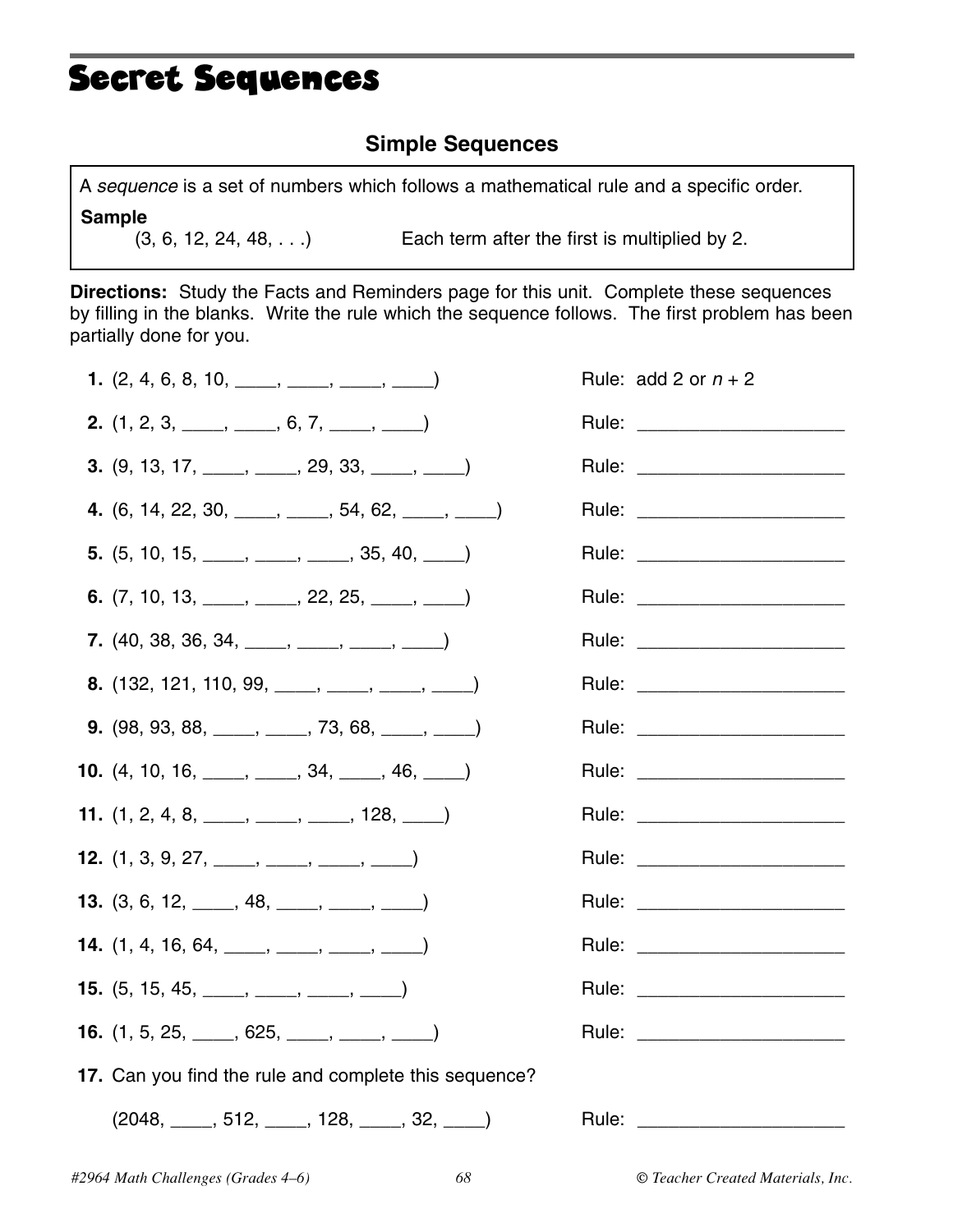### Secret Sequences

### **Harder Sequences**

|                                                           | Some sequences involve squared numbers or cubed numbers like the example below.                         |  |
|-----------------------------------------------------------|---------------------------------------------------------------------------------------------------------|--|
| (1, 4, 9, 16, 25)                                         | Rule: counting numbers squared                                                                          |  |
| Some sequences use two operations like the example below. |                                                                                                         |  |
| (1, 4, 13, 40, 121)                                       | The two operations are multiply by 3 and add 1.<br>The rule can be written this way: $(n \times 3) + 1$ |  |

**Directions:** Study the Facts and Reminders page for this unit. Complete these sequences by filling in the blanks. Write the rule which the sequence follows.

| 1. $(2, 5, 11, 23, \underline{\hspace{1cm}}, \underline{\hspace{1cm}}, \underline{\hspace{1cm}}, \underline{\hspace{1cm}}, \underline{\hspace{1cm}})$                     |                                  |
|---------------------------------------------------------------------------------------------------------------------------------------------------------------------------|----------------------------------|
| <b>2.</b> $(3, 10, 31, \underline{\hspace{1cm}}, \underline{\hspace{1cm}}, 850, \underline{\hspace{1cm}}, \underline{\hspace{1cm}})$                                      | Rule: ________________________   |
| <b>3.</b> $(1, 6, 26, 106, \underline{\hspace{1cm}}, \underline{\hspace{1cm}}, \underline{\hspace{1cm}}, \underline{\hspace{1cm}}, \underline{\hspace{1cm}})$             | Rule: __________________________ |
| 4. $(1, 2, 7, 32, 157, \underline{\hspace{1cm}}, \underline{\hspace{1cm}}, \underline{\hspace{1cm}}, \underline{\hspace{1cm}}, \underline{\hspace{1cm}})$                 | Rule: _________________________  |
| 5. $(1, 4, 9, \underline{\hspace{1cm}}, \underline{\hspace{1cm}}, 36, \underline{\hspace{1cm}}, \underline{\hspace{1cm}}, \underline{\hspace{1cm}})$                      |                                  |
| 6. $(1, 8, 36, 148, \underline{\hspace{1cm}}, \underline{\hspace{1cm}}, \underline{\hspace{1cm}}, \underline{\hspace{1cm}}, \underline{\hspace{1cm}})$                    |                                  |
| 7. $(4, 11, 32, 95, \underline{\hspace{1cm}}, \underline{\hspace{1cm}}, \underline{\hspace{1cm}}, \underline{\hspace{1cm}}, \underline{\hspace{1cm}})$                    | Rule: ________________________   |
| <b>8.</b> $(1, 5, 33, 229, \underline{\hspace{1cm}}, \underline{\hspace{1cm}}, \underline{\hspace{1cm}}, \underline{\hspace{1cm}})$                                       |                                  |
| <b>9.</b> $(5, 13, 29, 61, \underline{\hspace{1cm}}, \underline{\hspace{1cm}}, \underline{\hspace{1cm}}, \underline{\hspace{1cm}}, \underline{\hspace{1cm}})$             |                                  |
| <b>10.</b> $(7, 15, 31, \underline{\hspace{1cm}}, 127, \underline{\hspace{1cm}}, \underline{\hspace{1cm}}, \underline{\hspace{1cm}}, \underline{\hspace{1cm}})$           |                                  |
| <b>11.</b> $(-10, -8, -5, -1, +4, +10, \underline{\hspace{1cm}}, \underline{\hspace{1cm}}, \underline{\hspace{1cm}}, \underline{\hspace{1cm}}, \underline{\hspace{1cm}})$ |                                  |
| <b>12.</b> $(27, 26, 24, 21, 17, \underline{\hspace{1cm}}, \underline{\hspace{1cm}}, -1, -9, -18, \underline{\hspace{1cm}},$                                              | Rule: ________________________   |
| <b>13.</b> $(100, 90, 81, 73, \underline{\hspace{1cm}}, \underline{\hspace{1cm}}, \underline{\hspace{1cm}}, \underline{\hspace{1cm}}, \underline{\hspace{1cm}})$          |                                  |
| <b>14.</b> $(2, 3, 5, 7, 11, 13, \underline{\hspace{1cm}}, \underline{\hspace{1cm}}, \underline{\hspace{1cm}}, \underline{\hspace{1cm}}, \underline{\hspace{1cm}})$       | Rule: ________________________   |
| <b>15.</b> $(1, 8, 27, 64, \underline{\hspace{1cm}}, \underline{\hspace{1cm}}, \underline{\hspace{1cm}}, \underline{\hspace{1cm}}, \underline{\hspace{1cm}})$             | Rule: ________________________   |
| <b>16.</b> $(-10, -5, +1, +8, +16, \underline{\hspace{1cm}}, \underline{\hspace{1cm}}, \underline{\hspace{1cm}}, \underline{\hspace{1cm}}, \underline{\hspace{1cm}})$     | Rule: _________________________  |
| <b>17.</b> $(-30, -20, -11, -3, +4, +10, \underline{\qquad}, \underline{\qquad}, \underline{\qquad}, \underline{\qquad}, \underline{\qquad})$                             |                                  |
| <b>18.</b> $(2, 5, 10, 17, 26, \underline{\hspace{1cm}}, \underline{\hspace{1cm}}, 65, \underline{\hspace{1cm}}, \underline{\hspace{1cm}})$                               |                                  |